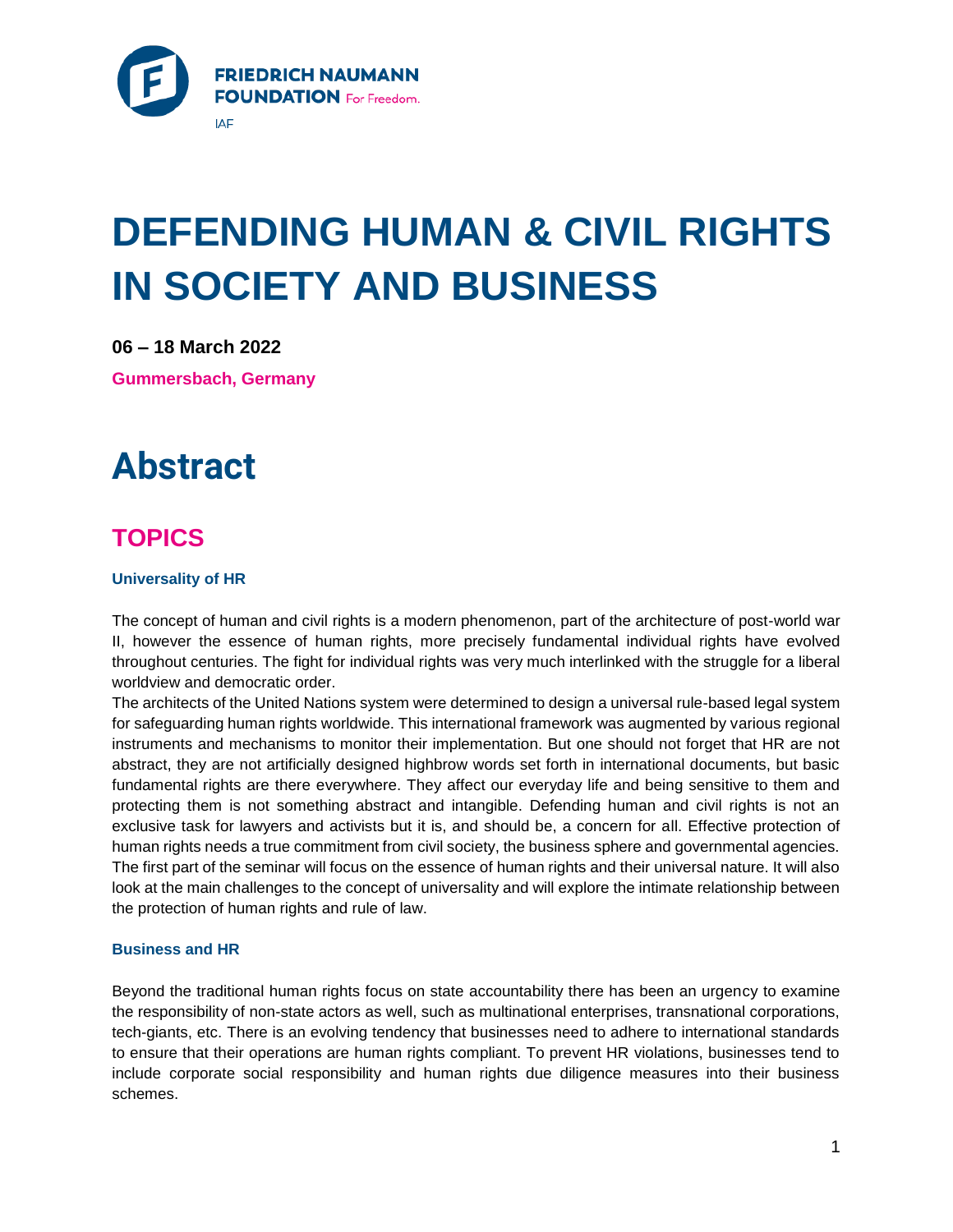Although prevention is essential and foremost, global efforts have focused on developing ways to ensure that victims of such violations have access to effective remedies when they occur. The diverse activities of businesses affect not just their customers, employees, consumers and contractors along their supply chains, but often entire communities and the environment. So, the emerging question is who ultimately is responsible for human rights abuses at the supply chain? Do we need tougher laws to ensure business compliance with HR? Is policing companies ultimately the role of governments?

#### **Civil society and HR**

On a societal level the significance of the role and committed work of civil society organizations in the protection and advancement of human rights is beyond doubt. Civil society actors review government's commitments to HR, conduct investigations, raise public awareness, sensitize citizens to HR abuses and nonetheless disseminate information concerning human rights issues. Therefore, free media and the freedom of information, as integral part of free speech is essential to their work. A free media functions as a watchdog that investigates and reports governmental wrongdoing. Especially in times of raising autocracies, populism and populistic propaganda the role of free and unbiased media is utmost important. In the course of the seminar we will look at the legitimate reasons for limiting free speech as well as the challenges that big corporations that dominate social media are posing to it.

The seminar will also address the challenges that civil society organizations face, especially in hostile environments. Many states used and misused emergency situations and emergency lawmaking to target civil society organizations critical towards disproportional governmental measures. For instance, the Covid-19 pandemic forced governments and communities to introduce drastic measures in everyday life. But the management of the pandemic resulted in violations of human rights or gave rise to their infringement. In many countries the situation got worse by the lack of access to accurate information concerning the COVID-19 infection.

## **TARGET GROUP**

The seminar is targeted at young liberal politicians, policy makers, people working for NGO's, people in business administration who have a capacity to influence HR sensitive policies and would benefit from a greater awareness of the importance of HR. Participants should have a strong interest in HR. Having a solid foundation in the human rights field is an advantage.

## **METHODOLOGY**

The seminar is participant oriented and based on methods enhancing participation. The seminar provides the participants with a platform for active exchange of knowledge and experiences. There is no formal teaching. However, there will be some input by the moderators and external experts from the field.

## **OBJECTIVES**

To expand knowledge of human rights and their universal nature, to generate greater awareness of i) the special relationship between rule of law and human rights, ii) the role of civil society actors in defending and advancing human rights and the serious challenges they face by doing so iii) the urgency for businesses to respect human rights in their business operation. A further aim of the seminar is to encourage participants to find appropriate and implementable solutions to the problems and challenges raised in the course of the seminar that do not contradict liberal principles.